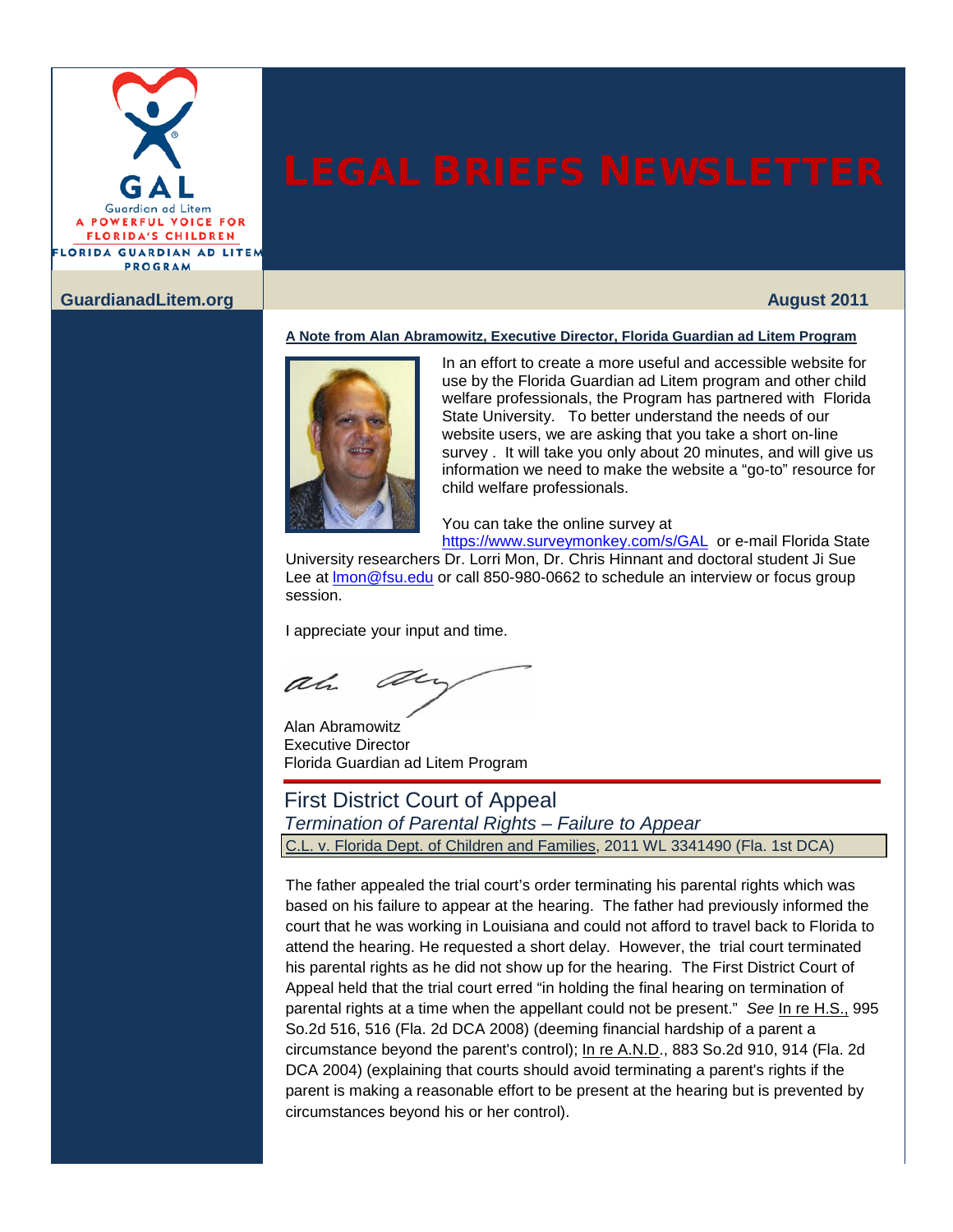

*Termination of Parental Rights – Failure to Substantially Comply* K.G. v. Florida Dept. of Children and Families, 2011 WL 3055413 (Fla. 1st DCA)

The mother appealed the trial court's order terminating her parental rights. The termination was based upon the mother's failure to substantially comply with her case plan. [Section 39.806\(1\)\(e\)](http://www.leg.state.fl.us/Statutes/index.cfm?App_mode=Display_Statute&Search_String=&URL=0000-0099/0039/Sections/0039.806.html) states "…failure of the parent or parents to substantially comply with the case plan for a period of 9 months…constitutes evidence of continuing abuse, neglect, or abandonment…"

The mother had been offered five different reunification plans over a two-year period. A witness "testified that [the mother] failed to complete the assigned psychotherapy sessions, medication management program and the dyadic therapy; they testified that [the mother] also failed to complete her substance abuse therapy because she stopped attending the counseling sessions and refused to follow a court order that directed her to go into an inpatient substance abuse program. Although [the mother] attended the parenting classes, her score on a post-services test led the case manager to conclude that reunification was not a safe option for the child."

The First District Court of Appeal affirmed the trial court's order, holding that the mother failed to "substantially comply with the case plans and made little effort to remedy the harmful behavior and circumstances that initially brought her child into foster care."



#### *Right to Counsel – Due Process Rights*

A.G. v. Florida Dept. of Children and Families, 2011 WL 3055418 (Fla. 1st DCA)

The father filed a petition for writ of certiorari after the trial court entered a shelter order. In his petition for writ of certiorari, the father argued that his due process rights were violated as he was not advised of his right to counsel, and was not asked if he wished to waive his right to counsel. After the trial court placed the child with maternal grandmother and granted the father supervised visitation, the trial court appointed counsel to represent him in future proceedings.

"To obtain certiorari jurisdiction over a non-final, non-appealable order, such as the shelter order in the instant case, a petitioner must demonstrate that the order: (1) caused harm so irreparable that it cannot be remedied on appeal following final judgment; and (2) departed from the essential requirements of the law."

The First District Court of Appeal (First DCA) held that the denial fulfilled both requirements. Any future proceedings in the dependency case would be based on a denial of the father's due process rights. And second, Florida statutes require that the parent have representation unless they waive representation. [Fla. Stat. §§ 39.013\(1\),](http://www.leg.state.fl.us/Statutes/index.cfm?App_mode=Display_Statute&Search_String=&URL=0000-0099/0039/Sections/0039.013.html)  [39.013\(9\)\(a\),](http://www.leg.state.fl.us/Statutes/index.cfm?App_mode=Display_Statute&Search_String=&URL=0000-0099/0039/Sections/0039.013.html) [39.402\(8\)\(c\)\(2\)](http://www.leg.state.fl.us/Statutes/index.cfm?App_mode=Display_Statute&Search_String=&URL=0000-0099/0039/Sections/0039.402.html) an[d Fla. R. Juv. P. 8.305\(b\)\(6\)\(A\).](http://www.floridabar.org/TFB/TFBResources.nsf/Attachments/E2AD7DEF01F6F90685256B29004BFA7E/$FILE/Juvenile.pdf?OpenElement) 

The First DCA held that "…because the trial court violated this right, we extend a writ of certiorari to quash the shelter order and remand the matter for further proceedings on whether the child should be detained."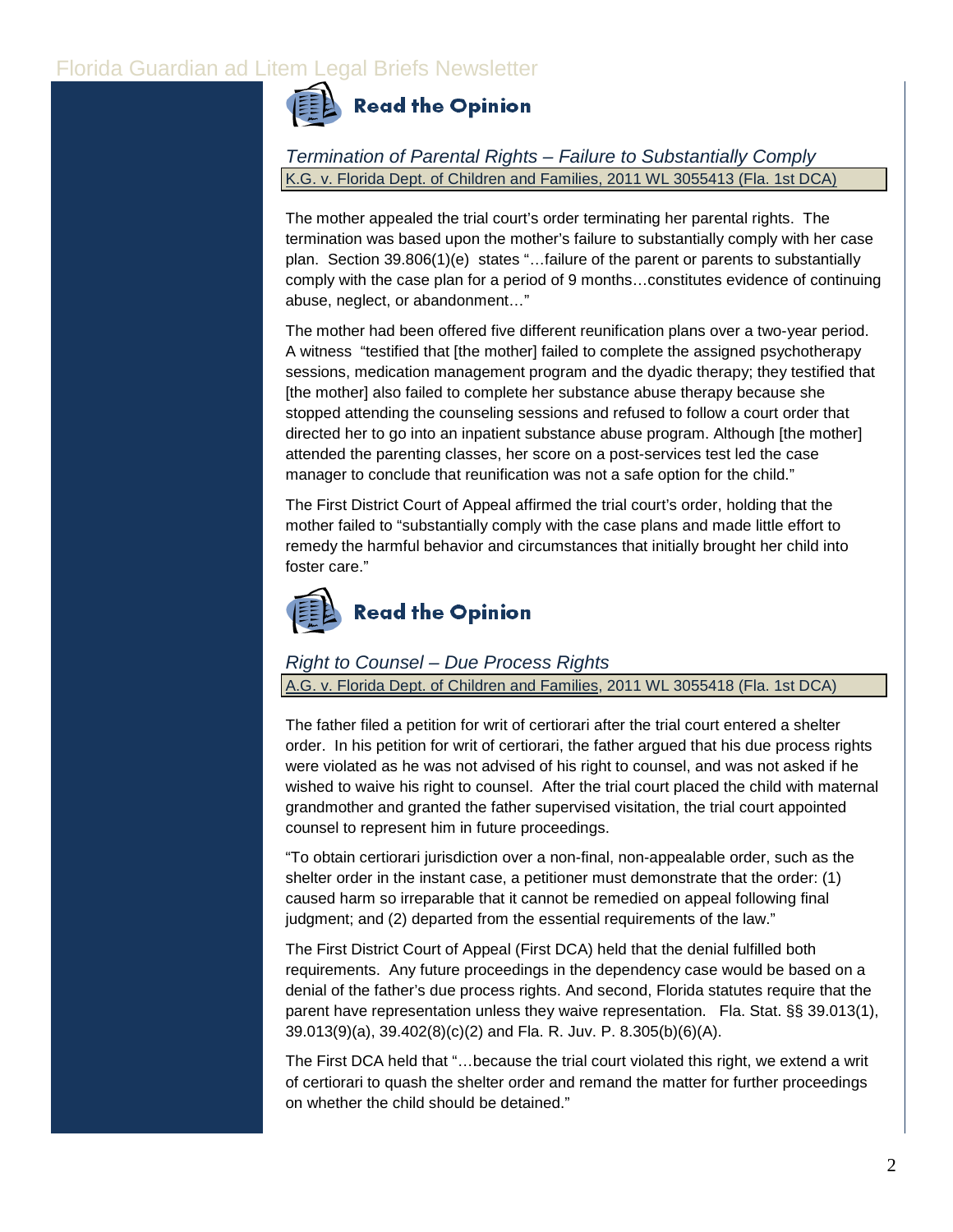

*Designation of "Sexual Predator" Must be Made by a Criminal Court During Sentencing*

A.H. v. Department of Children and Families, 63 So.3d 874 (Fla. 1st DCA 2011)

The father appealed the trial court's order terminating his parental rights. His child was living with her maternal grandmother and mother when the mother passed away and the Department of Children and Families (the department) got involved.

After the child stated that the father had sexual abused her, the department filed a termination of parental rights petition. The trial court found that the father was a "sexual predator within the meaning and intent o[f](http://www.leg.state.fl.us/Statutes/index.cfm?App_mode=Display_Statute&Search_String=&URL=0000-0099/0039/Sections/0039.806.html) [section 39.806](http://web2.westlaw.com/find/default.wl?tc=-1&docname=FLSTS39.806&rp=%2ffind%2fdefault.wl&sv=Split&rs=WLW11.07&db=1000006&tf=-1&findtype=L&fn=_top&mt=Westlaw&vr=2.0&pbc=1F01E931&ordoc=2025469544)[\(1\(d\)\(2\), Florida](http://www.leg.state.fl.us/Statutes/index.cfm?App_mode=Display_Statute&Search_String=&URL=0000-0099/0039/Sections/0039.806.html)  Statutes, based on [the father's] abuse of the child and his Oregon sex-related crime convictions. Pursuant t[o § 39.806\(1\)\(d\) 2,](http://www.leg.state.fl.us/Statutes/index.cfm?App_mode=Display_Statute&Search_String=&URL=0000-0099/0039/Sections/0039.806.html) terminating parental rights is authorized when "the parent of a child is incarcerated in a state or federal correctional institution" and "[t]he incarcerated parent has been determined by the court to be ... a sexual predator as defined i[n s. 775.21."](http://www.leg.state.fl.us/Statutes/index.cfm?App_mode=Display_Statute&Search_String=&URL=0700-0799/0775/Sections/0775.21.html) 

The First District Court of Appeal (First DCA) disagreed with the trial court and held that the designation of sexual predator must be made by a criminal court during sentencing. No Oregon court had designated the father as a sexual predator and the trial court lacked the authority to make such a designation.

However, the First DCA upheld the termination of parental rights on other grounds.



*General Magistrate Cannot Conduct Adjudicatory Hearing* A.T.N. v. Florida Dept. of Children and Family Services, 2011 WL 1879196 (Fla. 1st DCA)

The mother appealed an order that adopted a general magistrate's recommended order in adjudicating her child dependent. The mother and the Florida Department of Children and Family Services (the department) entered into an agreement (Stipulation of Treatment) stating that if the mother was not in substantial compliance with her case plan in 6 months, then "upon motion and hearing and the Court finding by a preponderance of the evidence that a material violation of the Stipulation has occurred, and without further evidence of the state of dependency, the parent hereby agrees that [the child] shall be adjudicated dependent."

The department filed the motion with the magistrate arguing that the mother was unlikely to be able to finish the treatment plan by the deadline. Over the mother's objections the magistrate found the child dependent and the trial court judge adopted the recommendation adjudicating the child dependent.

The First District Court of Appeal (First DCA) held that the general magistrate cannot conduct an adjudicatory hearing under [§39.507, Fla. Stat.](http://www.leg.state.fl.us/Statutes/index.cfm?App_mode=Display_Statute&Search_String=&URL=0000-0099/0039/Sections/0039.507.html) (2010). "[Florida Rule of](http://www.floridabar.org/TFB/TFBResources.nsf/Attachments/E2AD7DEF01F6F90685256B29004BFA7E/$FILE/Juvenile.pdf?OpenElement)  [Juvenile Procedure 8.257\(h\)](http://www.floridabar.org/TFB/TFBResources.nsf/Attachments/E2AD7DEF01F6F90685256B29004BFA7E/$FILE/Juvenile.pdf?OpenElement) prohibits a general magistrate from presiding over an adjudicatory hearing under § [39.507:](http://www.leg.state.fl.us/Statutes/index.cfm?App_mode=Display_Statute&Search_String=&URL=0000-0099/0039/Sections/0039.507.html) "Notwithstanding the provisions of this rule, a general magistrate shall not preside over a shelter hearing under § [39.402, Florida](http://www.leg.state.fl.us/Statutes/index.cfm?App_mode=Display_Statute&Search_String=&URL=0000-0099/0039/Sections/0039.402.html)  [Statutes](http://www.leg.state.fl.us/Statutes/index.cfm?App_mode=Display_Statute&Search_String=&URL=0000-0099/0039/Sections/0039.402.html), an adjudicatory hearing under § [39.507,](http://www.leg.state.fl.us/Statutes/index.cfm?App_mode=Display_Statute&Search_String=&URL=0000-0099/0039/Sections/0039.507.html) Florida Statutes, or an adjudicatory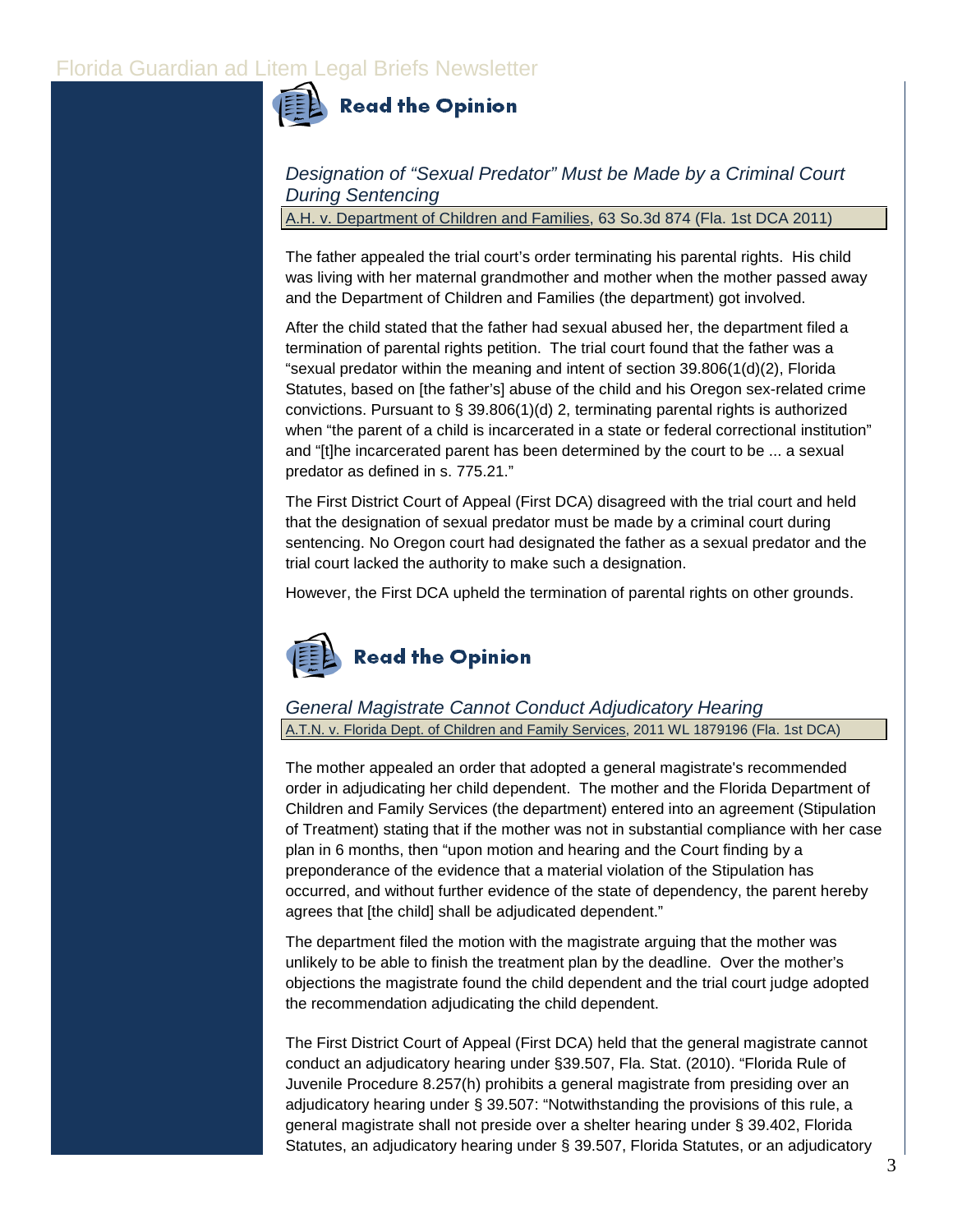hearing under § [39.809, Florida Statutes."](http://www.leg.state.fl.us/Statutes/index.cfm?App_mode=Display_Statute&Search_String=&URL=0000-0099/0039/Sections/0039.809.html)

The First DCA also reversed the order because the department did not present evidence that the child was dependent, nor did the department present any evidence that the mother did not comply with the stipulation.



Second District Court of Appeal *Permanent Guardianship – Clearly Defined Visitation* In re J.L.R., Jr., 2011 WL 2732671 (Fla. 2d DCA)

The mother appealed an order placing her two children in permanent guardianship with maternal grandmother. The trial court's order (over the mother's objection) left the visitation schedule to the discretion of the parties.[Section 39.6221\(2\)\(c\), Florida](http://web2.westlaw.com/find/default.wl?tc=-1&docname=FLSTS39.6221&rp=%2ffind%2fdefault.wl&sv=Split&rs=WLW11.07&db=1000006&tf=-1&findtype=L&fn=_top&mt=Westlaw&vr=2.0&pbc=880AAEDF&ordoc=2025665947)  [Statutes \(2010\)](http://web2.westlaw.com/find/default.wl?tc=-1&docname=FLSTS39.6221&rp=%2ffind%2fdefault.wl&sv=Split&rs=WLW11.07&db=1000006&tf=-1&findtype=L&fn=_top&mt=Westlaw&vr=2.0&pbc=880AAEDF&ordoc=2025665947)[,](http://www.leg.state.fl.us/Statutes/index.cfm?App_mode=Display_Statute&Search_String=&URL=0000-0099/0039/Sections/0039.6221.html) requires the circuit court's written order to "[s]pecify the frequency and nature of visitation or contact between the child and his or her parents." This plain language mandates that the court establish a specific visitation schedule rather than leaving visitation to the discretion of either of the parties."

The Second District Court of Appeal reversed the order "to the extent that it leaves the nature and frequency of any visitation between [the mother] and the children to the maternal grandmother's unfettered discretion and remand for the trial court to delineate [mother's] visitation rights with her children in accordance with [§39.6221\(2\)\(c\)."](http://www.leg.state.fl.us/Statutes/index.cfm?App_mode=Display_Statute&Search_String=&URL=0000-0099/0039/Sections/0039.6221.html)



Third District Court of Appeal *Termination of Parental Rights*

C.G. v. Department of Children and Families, 2011 WL 3250545 (Fla. 3d DCA)

The mother appealed the trial court's order terminating her parental rights. At the termination trial the trial court took judicial notice of the prior dependency orders in the mother's case. The mother contends that the Department of Children and Families "was required to re-prove its dependency case by a higher standard of review, i.e., clear and convincing, during the termination proceeding. The court said it would take notice of the adjudication of dependency record, but that it would not consider the dependency orders proven by "clear and convincing evidence." Rather, the court noticed the orders based upon the weight by which they were entered in the dependency proceedings. The court agreed, on the other hand, that the findings upon which any termination was to be based must be by clear and convincing evidence."

Third District Court of Appeal concluded "…that the trial court's finding that clear and convincing evidence supported the termination of parental rights was based, in part, on competent and substantial evidence contained in the underlying dependency records. The state additionally demonstrated, by clear and convincing testimonial evidence, that [the mother] failed to substantially comply with the case plans and made little effort to remedy the harmful behavior and circumstances that initially brought her child into foster care."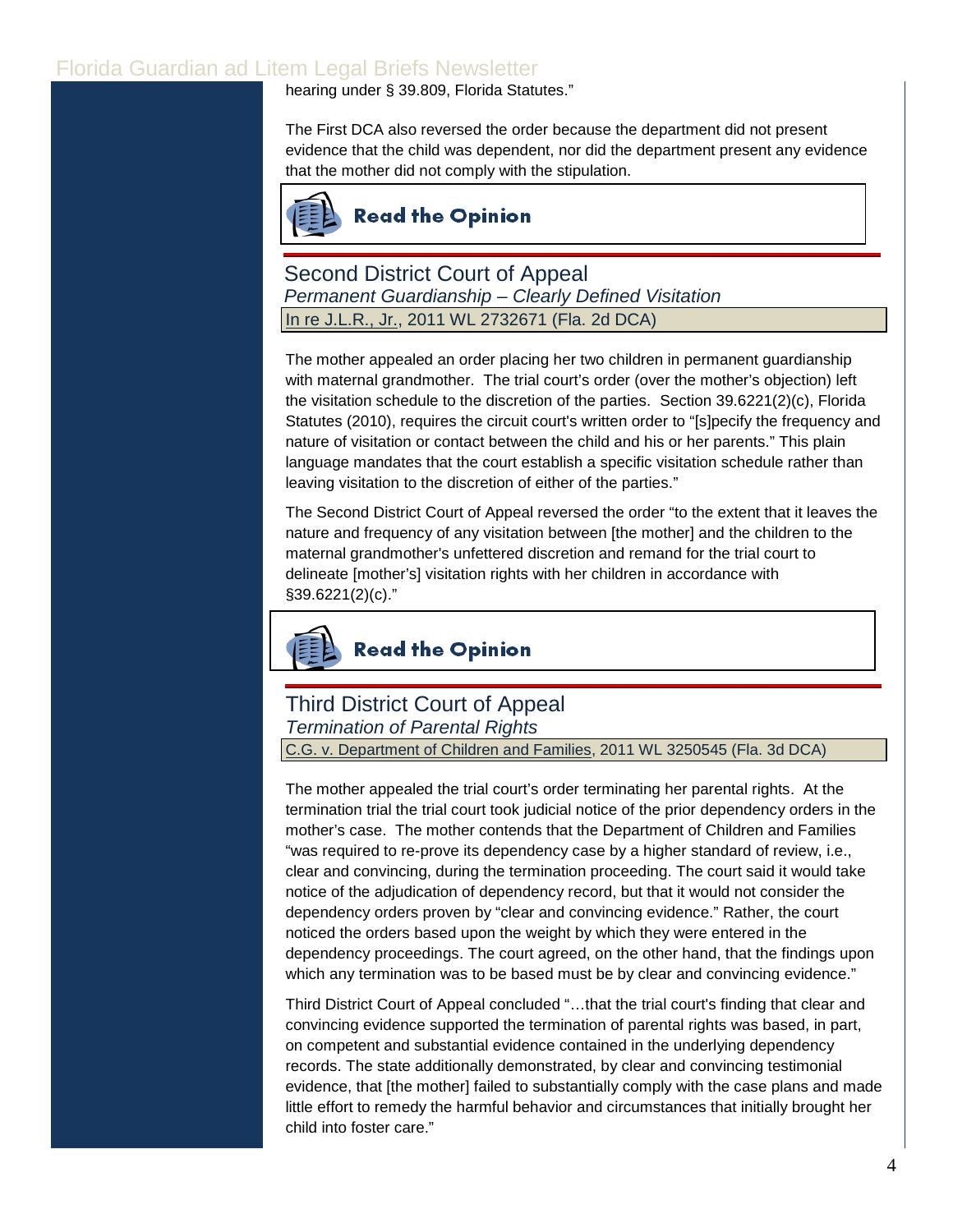The Third DCA agreed with the trial court that the termination was the least restrictive [means of protecting the child.](http://www.3dca.flcourts.org/opinions/3D11-0661.pdf) 



## **Read the Opinion**

*No dependency where drugs not dealt out of the home and firearem kept in locked room*

M.S. v. Department of Children and Families, 60 So.3d 573 (Fla. 3d DCA 2011)

The mother appealed the trial court's dependency adjudication which resulted after the father was arrested in a drug sting operation. The Department of Children and Families' (the department) petition was based on the father being arrested for selling drugs and because the father kept weapons in the bedroom. The Third District Court of Appeal (Third DCA) held that the evidence was insufficient to establish that child was dependent as to mother on the basis of neglect. The father did not deal drugs out of the home. The father's arrest resulted from a sting operation away from the home. Both the mother and father testified that the child was not allowed in the room with the weapons and the grandfather and mother testified that the weapons were behind a locked door. Additionally, the Third DCA held that "[the department] presented no evidence showing that [the child's] physical, mental or emotional health was significantly impaired or was at risk of such impairment."

The Third DCA reversed the trial court's dependency adjudication.



## Fourth District Court of Appeal

*Substantial Compliance with Case Plan*

D.G. v. Department of Children and Families, 2011 WL 2462847 (Fla. 4th DCA)

The mother and father appealed the trial court's order terminating their parental rights. The termination was based on the parent's failure to substantially comply and material breach of their case plan. § [39.806\(1\), Fla. Stat.\(2010\).](http://www.leg.state.fl.us/Statutes/index.cfm?App_mode=Display_Statute&Search_String=&URL=0000-0099/0039/Sections/0039.806.html) The mother was given case plan based upon "the mother's lack of parenting skills; the mother's lack of education; the mother's lack of employment; the mother's lack of housing; the mother's continued acceptance of domestic violence; and the mother's drug and alcohol use." In the span of three years from the date of the case plan, the mother had positive drug tests, she failed to obtain employment or stable housing, even though multiple years had passed since the case plan was originally implemented, and she continued to contact her abusive first husband for six months after the court ordered her to cease all contact with him.

The father was given a case plan that included obtain stable housing, employment, and to meet with his daughter in a consistent manner. In support of finding that the father did not substantially comply with his case plan the trial court found that the "father was not employed and lived in a house provided by child's maternal grandmother, and he failed to obtain a certificate of completion indicating that he had passed his high school equivalency exam because the certificate cost \$200, yet father and mother spent \$70 per week on cigarettes."

The Fourth District Court of Appeal upheld the trial court's order terminating both the mother's and father's parental rights.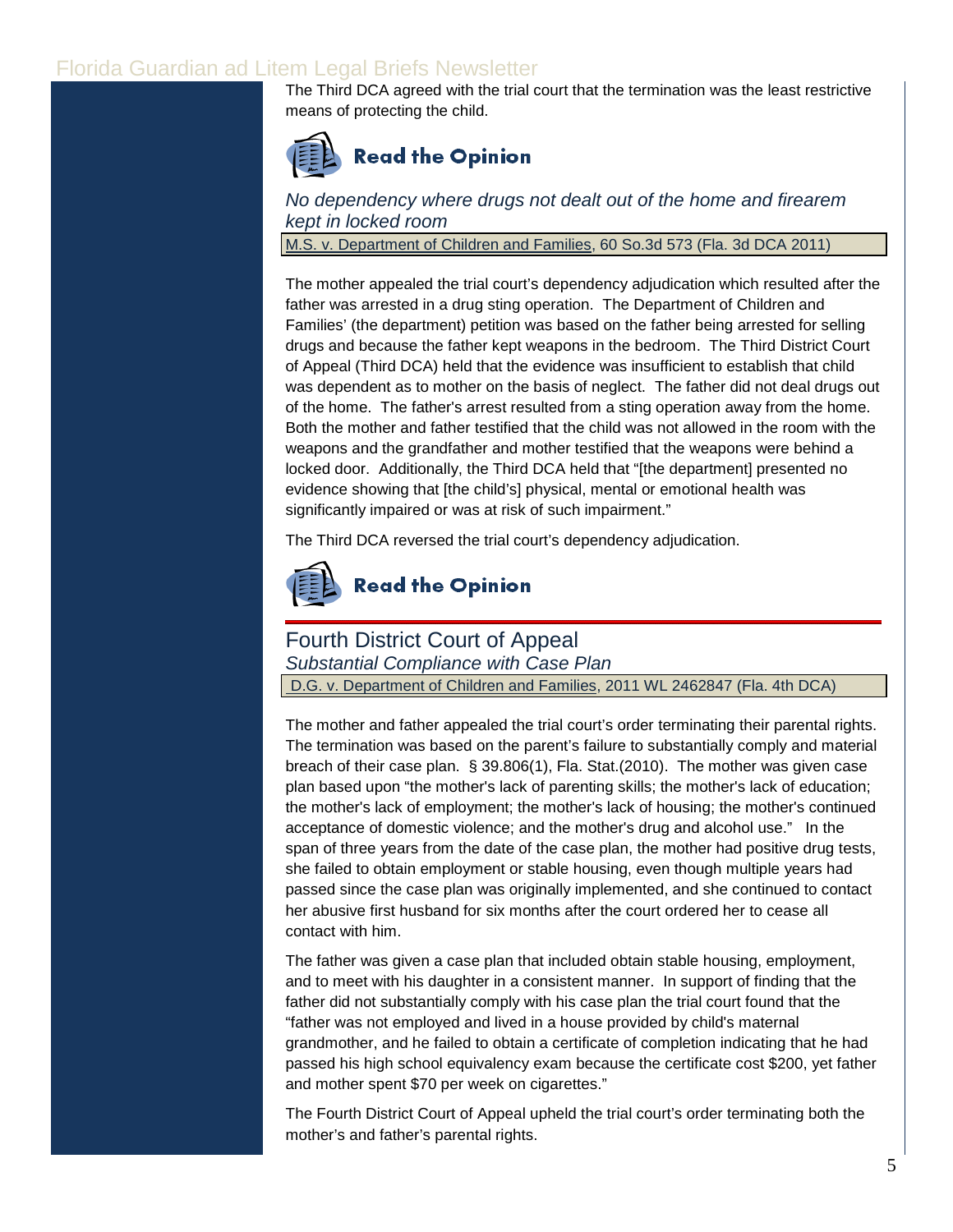**Read the Opinion** 

# *Termination of Parental Rights - Abandonment*

L.K. v. Department of Children and Families,62 So.3d 1241 (Fla. 4th DCA 2011)

The mother appealed the trial court's order terminating her parental rights based on abandonment [§39.01\(1\), Fla. Stat. \(2010\).](http://www.leg.state.fl.us/Statutes/index.cfm?App_mode=Display_Statute&Search_String=&URL=0000-0099/0039/Sections/0039.01.html) The mother was given a family case plan and was only able to visit the child 2-3 times before she was incarcerated for narcotics. She then consented to the dependency. While in jail, the mother was unable to contact the Department of Children and Families (the department) as their phones could not receive collect calls. The mother kept abreast of the child's well-being through the grandfather. She sent letters, exchanged pictures through the grandfather and asked that the child visit her in jail – a request that was denied by the department. The mother participated in intensive rehabilitation and a work-release program.

The trial court terminated the mother's parental rights based on abandonment. The Fourth District court of Appeal (Fourth DCA) held that to terminate parental rights based on abandonment requires a two-prong test. "First, the parent must have been able to support the child and, second, the parent failed to establish a relationship with the child. See [§ 39.01\(1\), Fla. Stat. \(2010\)."](http://www.leg.state.fl.us/Statutes/index.cfm?App_mode=Display_Statute&Search_String=&URL=0000-0099/0039/Sections/0039.01.html) The mother argued "the trial court erroneously excluded evidence of her compliance with her case plan and, instead, focused solely on her attempts to communicate with the child."

The Fourth DCA agreed with the mother holding "even though [the mother] was unable to make contact with [the child], [the mother] evinced intent to contact her child, have visits with her child, and receive information, photographs, and updates. Also, [the mother] possibly made efforts to substantially comply with her case plan and it was erroneous to penalize her and find that she abandoned her child without first allowing for presentation of any evidence which may show those efforts"

The Fourth DCA reversed and remanded the case.



#### *Termination of Parental Rights – Manifest Best Interest* J.C. v. K.K., 2011 WL 2462854 (Fla. 4th DCA)

The Department of Children and Families (the department), the Guardian ad Litem program, and the child appealed the trial court order declining to terminate the father's parental rights. The trial court held that the grounds to terminate the father's rights existed but termination was not the least restrictive means necessary to protect the child from further harm.

The department originally filed a dependency petition at the child's birth when the mother tested positive for methadone. The child was later sheltered as a result of the mother's ongoing substance abuse and non-compliance with the department's services. The trial court found that the father and mother abandoned the child and the father failed to substantially complete his case plan within nine months. The trial court praised the father's actions after the case plan. The trial court made its manifest best interest finding but only as to the mother.

"[T]he court determined that termination of the father's parental rights was not the least restrictive means to protect the child from harm. The court explained: "The father's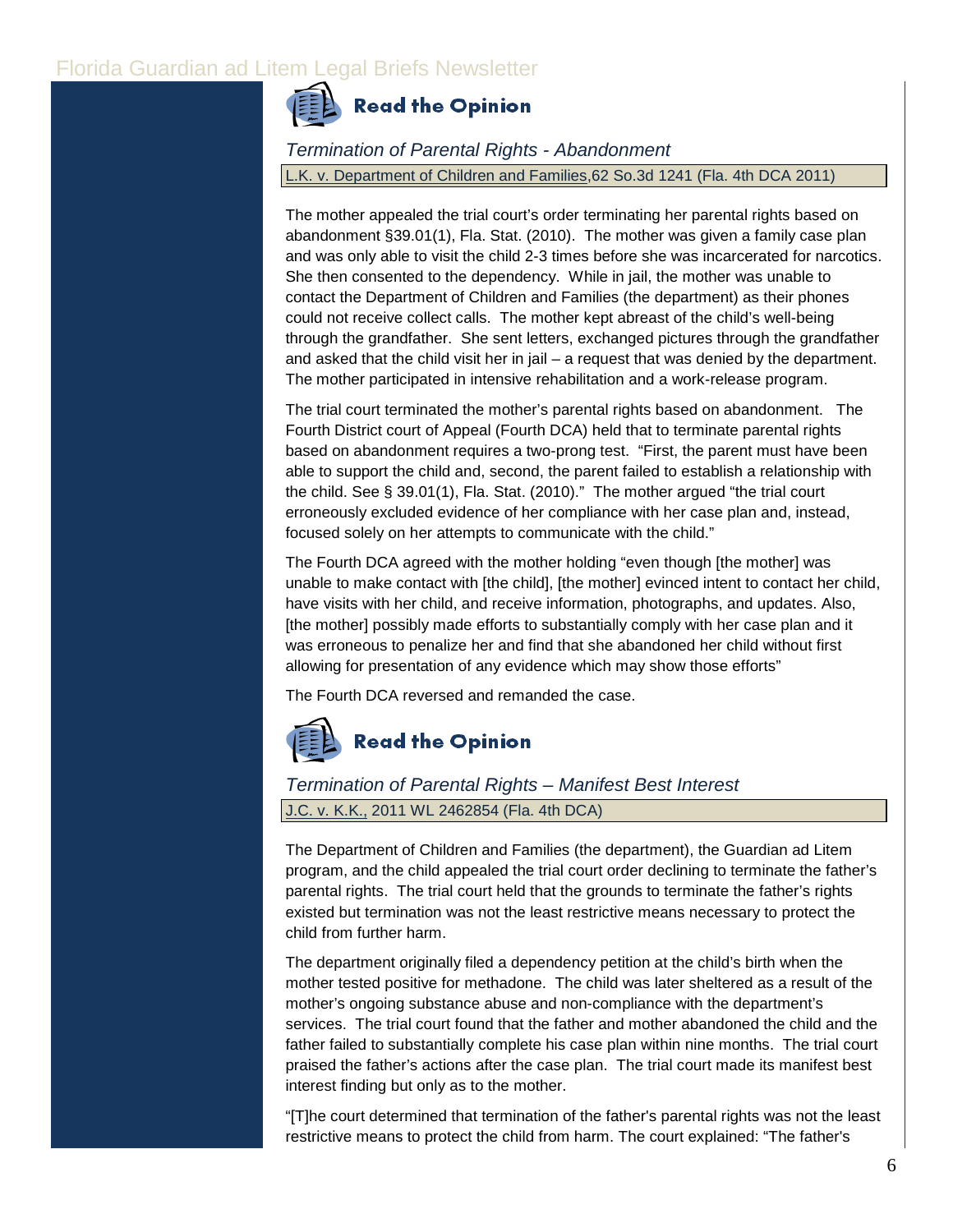success in completing the case plan tasks and his persistence in establishing a relationship with his son demonstrate that reunification is a reasonable and less restrictive alternative to terminating his parental rights." The court thus re-adjudicated the child dependent and ordered the Department to file a new case plan for reuniting the father with the child."

The Fourth District Court of Appeal (Fourth DCA) held that the trial court did not comport to the manifest best interest statute where: there is not a suitable relative placement, the child has been in a stable or preadoptive placement for over six months, and the child was bonded to the foster family.

The Fourth DCA held "this case comes down to the missing analysis of what is in the child's manifest best interest—termination or reunification? We reverse and remand for further proceedings for the court to determine this issue."



Fifth District Court of Appeal

*Substantial Compliance with Case Plan* C.K. v. Department of Children and Families, 2011 WL 2937371 (Fla. 5th DCA)

The mother appeals the trial court's order terminating her parental rights. The Fifth District Court of Appeal (Fifth DCA) upheld the termination of the mother's rights citing the mother's lack of compliance with her case plan. Even eight months after expiration of mother's case plan, mother was not in substantial compliance with the case plan tasks addressing the issues that led to child's removal from her care, including substance abuse counseling, a parenting class, a bio-psychological assessment and necessary follow-up, stable income and housing, and a co-dependency program.



*Termination of Parental Rights - Abandonment*

R.L. v. Department of Children and Families,63 So.3d 920 (Fla. 5th DCA 2011)

The mother of two of the children and the father of one child appealed the trial court's order terminating their parental rights. The Fifth District Court of Appeal (Fifth DCA) upheld the termination of the mother's rights but reversed as to the father's rights to one of the children.

To terminate parental rights, "the State must establish: (1) the existence of one of the statutory grounds set forth in Chapter 39; (2) that termination is in the best interest of the child; and (3) that termination is the least restrictive means of protecting the child from harm."

The Department of Children and Families (the department) failed to show that the father abandoned the child where the father supported the child, clearly had positive parent-child bond, no case plan was ever offered. The Fifth DCA went on to say that the father's working overseas and his medical problems did not necessarily mean that the father abandoned the child. Further, the termination of parental rights was not the least restrictive means of protecting the child from harm where there was visitation and a parent-child bond.

The Fifth DCA upheld the trial court's order terminating the mother's parental rights but